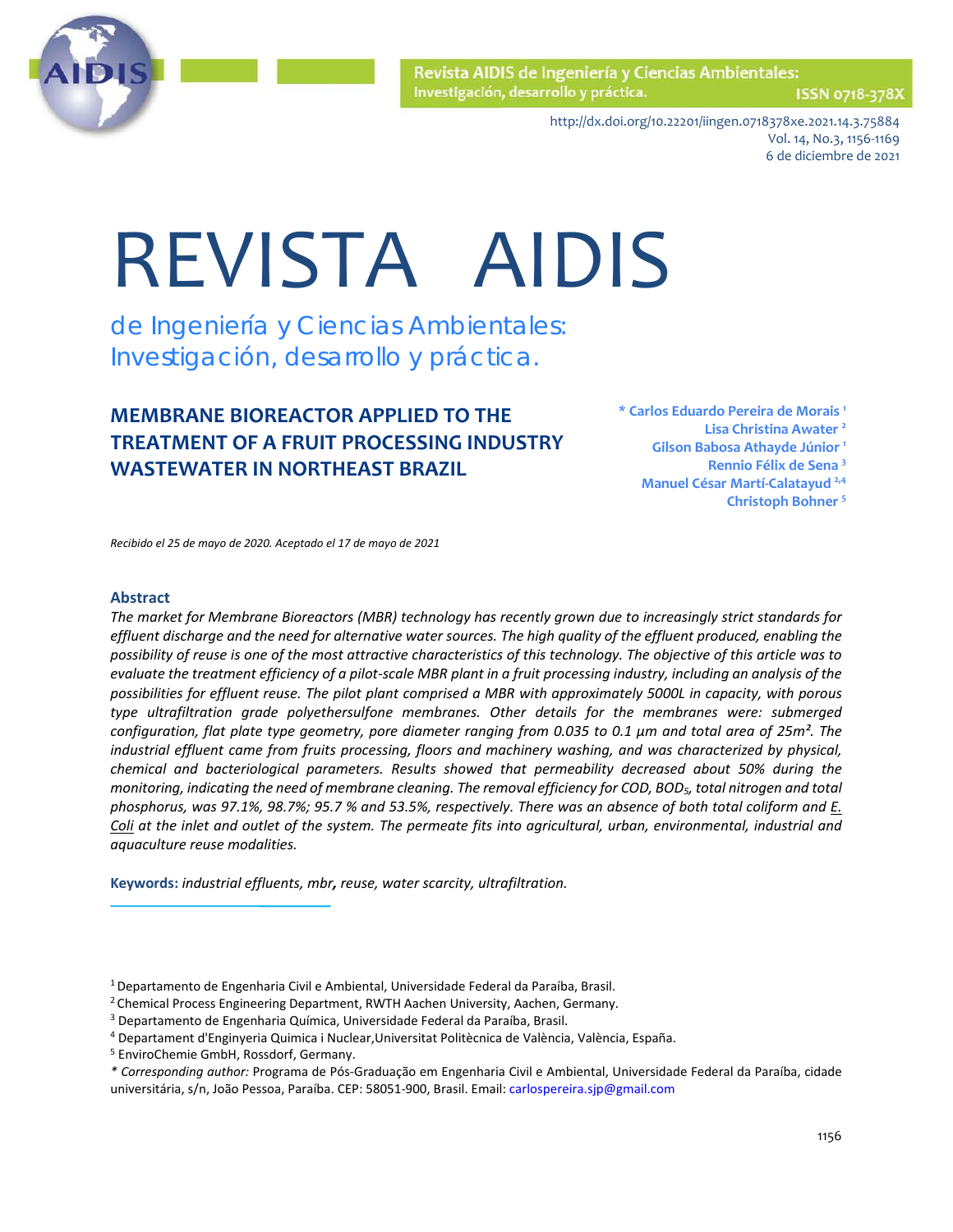

ISSN 0718-378X

http://dx.doi.org/10.22201/iingen.0718378xe.2021.14.3.75884 Vol. 14, No.3, 1156-1169 6 de diciembre de 2021

# **Introduction**

A depletion of water resources coupled with population growth results in a water crisis in both quantitative and qualitative terms (Sehar and Nasser, 2019). Moreover, increasing industrial demand increases the generation of industrial wastes. Food industry wastewaters are a significant source of pollution of water resources due to the large amounts and variety of pollutants they contain (Sawadogo *et al.,* 2018).

As in other food industries, fruit processing companies use water in a range of steps (Mundi *et al.,* 2017; Moore *et al.,* 2016). Treatment of wastewater from fruit processing involves additional difficulties due to the high organic load, the chemicals used in the process and seasonal variations in pH and flow rates (Tekerlekopoulou *et al.,* 2020; Moore *et al.,* 2016). Moreover, strict standards for industrial effluent discharge into the environment, are becoming a greater challenge (Sehar and Nasser, 2019; Casani *et al.,* 2005). Regarding industrial wastewater treatment, conventional activated sludge (CAS) and membrane bioreactors (MBR) are the most commonly used technologies (Pirsaheb *et al.,* 2019). MBR technology has recently been gaining more attention than CAS due to more stringent discharge requirements and the need for effluent reuse (Khouni *et al.,* 2020; Andrade *et al.,* 2013).

The use of MBR for the treatment of wastewater has grown worldwide since the mid-1990s, both in quantity and in treatment capacity, since such technology has been at the forefront of technological advances, and has increasingly assumed a prominent position in the competitiveness of deployment and operation costs (Xiao *et al*., 2019; Ziegler *et al*., 2016; Grull, 2013; Santos *et al*., 2011).

Moreover, the existence of competitive MBR suppliers (Qiblawey and Judd, 2019), as well as the accumulation of operational data through academic and field studies (Park *et al*., 2015) has accelerated the application of MBR technology, so that large plants are currently in operation. Xiao *et al*., (2019) reports on an MBR plant under expansion phase in Sweden, that when finished, will be the largest plant of this kind in the world, with treatment capacity of 864.000  $m^3$ .d<sup>-1</sup>.

The development of submerged membranes has taken MBR applicability to a new level, considering that they require much less energy to function, can be adapted to larger systems and make costs competitive with conventional wastewater treatment technologies (Grull, 2013; Judd, 2006). In addition, the costs of replacing membrane modules have diminished and the replacement cycles of the modules are increasingly longer (Qiblawey and Judd, 2019; Baker, 2012). In this perspective, Qiblawey and Judd (2019) report that for even greater cost reduction, efficient pretreatment as well as system automation should be considered. Park et al. (2015) report that recent developments and improvements in membrane fouling control have led to more favorable projections of membrane life and significantly reduced overall operational and maintenance costs.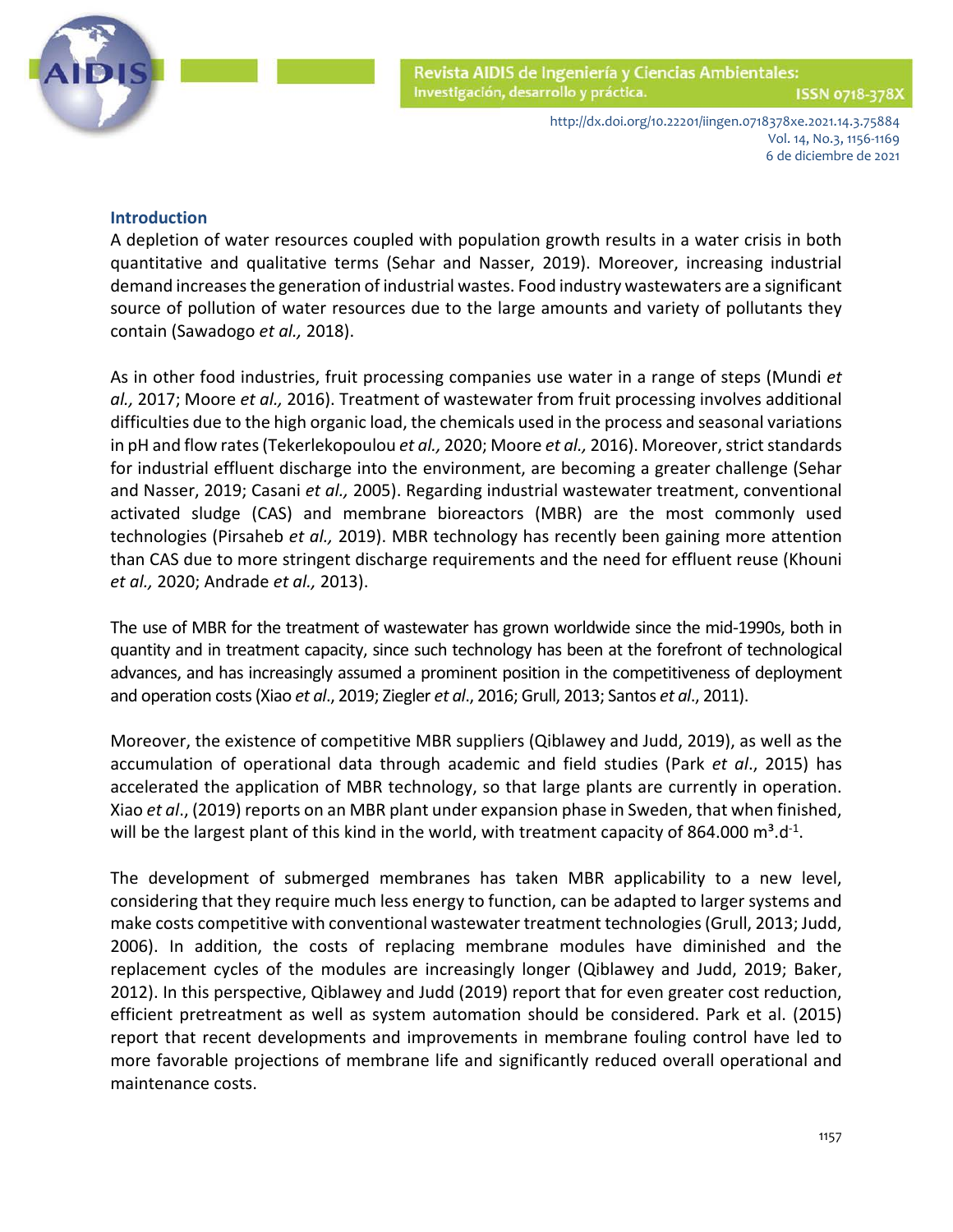

 The main objective of MBR is to produce clarified and disinfected effluent (Judd, 2016). Investigations in MBR show that such processes present efficient and stable treatment of organic matter, nutrients, pathogens, besides presenting promising potential for the removal of emerging pollutants (Martí-Calatayud *et al*. 2020; Xiao *et al*., 2019). Hao (2014) and Deowan *et al*. (2016) report that MBR technology has been increasingly used in the treatment of industrial wastewater since they produce a final effluent with quality compatible with several reuse options.

In Brazil, MBR technology is still considered emerging, with some research papers in the area and few applications on a real scale (Belli, 2015). Moreover, most studies with MBR focus on domestic wastewater treatment (Da Costa *et al*., 2018; Belli *et al*., 2017; Subtil *et al*., 2013; Belli *et al*., 2012). Regarding industrial wastewater, Andrade et al. (2013) evaluated MBR applied to the wastewater treatment of dairy industries. When it comes to MBR applied to the wastewater treatment of fruit processing industries, studies are still scarce.

In this context, this study aimed to evaluate the performance of a pitot-scale MBR in the treatment of the effluent in a fruit processing industry located in Northeast Brazil, as well as to verify the possibilities of reusing the treated effluent.

## **Materials and method**

## *Description of the system*

This study examined a MBR pilot-plant from the *Brazil Managed Aquifer Recharge Project*  (BRAMAR). BRAMAR is a Brazil-Germany bilateral cooperation research project, and provided a pilot-scale treatment plant for use by a fruit processing company in João Pessoa-PB/Brazil, where the study was conducted. The wastewater produced by the company came from the washing and processing of fruits, as well as floor and machinery cleaning. The effluent drained by gravity through a channel to the place where the treatment plant was installed. A flowchart of the pilot plant is detailed in Figure 1.

Wastewater was collected with an eccentric pump, which drew the effluent from the channel through a 1 mm mesh sieve filter. The wastewater was then sent to a 1000L tank (equalization tank), with a mixer inside to avoid sedimentation and homogenize the effluent. Another eccentric pump, identical to the previous one, then passed the effluent from the equalization tank to the electroflotation tank. After electroflotation, a 200L tank (MBR feed tank) used an automatic level control that activated a drainage pump to feed the MBR tank.

The MBR tank had approximately 5000L capacity, with an immersed ultrafiltration membrane module. The membrane was porous, with pore diameter ranging from 0.035 to 0.1 μm, and the membrane material was polyethersulphone (PES). The membrane geometry was flat plate type,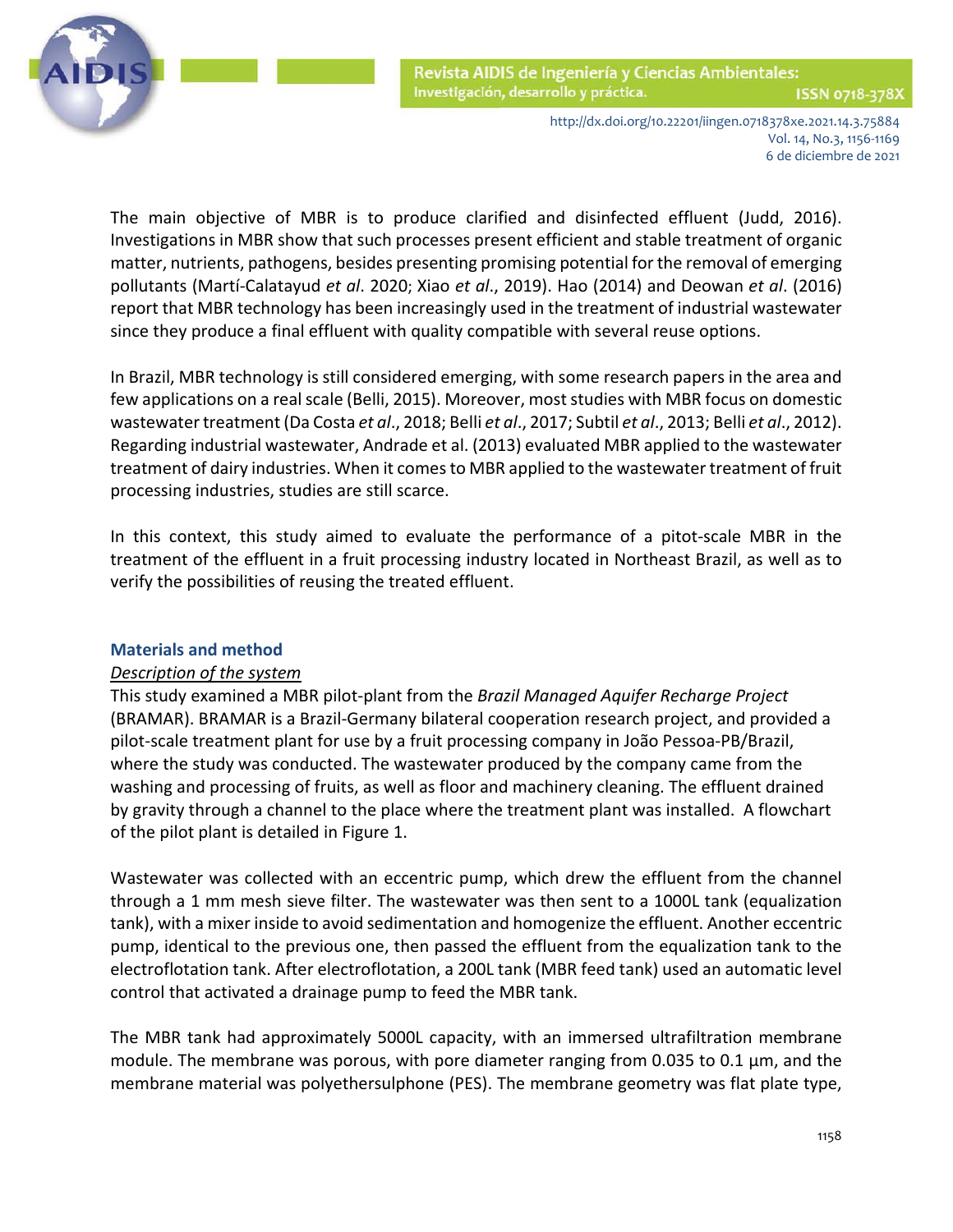

with submerged configuration and the total module area was  $25m<sup>2</sup>$ . Three aerators were used, two to provide oxygen to the MBR tank and one for membrane scouring. Whenever the dissolved oxygen (DO) concentration reached values below 2 mg.L $^{-1}$ , the minimum recommended for biological treatment, aeration was triggered.



**Figure 1.** Scheme of the MBR pilot plant.

Finally, the treated effluent (permeate) was pumped by an eccentric pump to a tank with a capacity of 400L, which was used to collect the final effluent. The pilot plant had an ultrasonic flow meter (Flowmax 44i MIB GmbH). The MBR monitoring period was 4 months, between December 2016 and April 2017, a period preceded by a 15-day period of acclimatization. Average flow during the days of operation was 1.6  $m^3$ .day<sup>-1</sup>. During this period no chemical cleaning of the membrane was performed. In the acclimatization phase, sludge from an activated sludge plant was inoculated into the MBR module.

# *Industrial wastewater characterization*

For most of the time of operation the fruits processed in the industry were pineapple, acerola, mango and guava. MBR performance was evaluated by collecting samples from three distinct points: in the equalization tank (point 1), in the MBR feed tank (point 2) and in the permeate tank (point 3). A data acquisition system coupled to the *ACRON Reporter*software collected and stored the following parameters: pH, DO, temperature, mixed liquor level in the reactor and permeate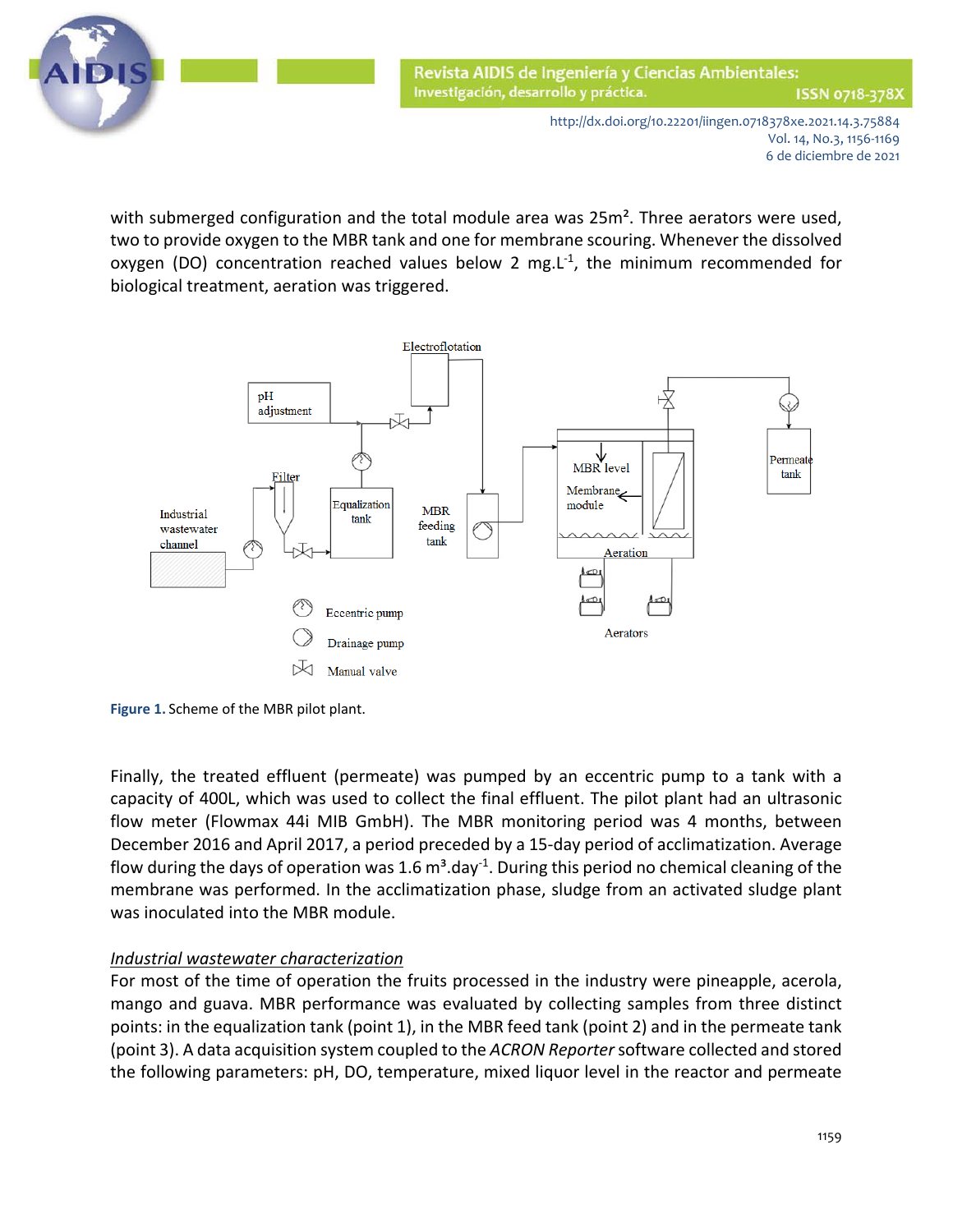

 flow and transmembrane pressure. The physical and chemical analyses performed were: Chemical Oxygen Demand (COD), Biological Oxygen Demand (BOD5), Total Suspended Solids (TSS), Total Nitrogen (TN), Total Phosphorus (TP), as well as measurements of pH, Temperature (T), and electric conductivity (EC) with the aid of a multiparameter probe (Hanna). Total coliform and *E. coli* tests were performed for the microbiological analysis.

Due to the high organic load it was necessary to add nitrogen and phosphorus in the reactor, since such nutrients were present in low concentration in the industrial effluent and are essential for the growth of bacteria. The lack of nitrogen and phosphorus is common in the treatment of effluents from food processing industries with high organic content (Metcalf & Eddy, 2016). Thus, rather than evaluating the efficiency of TN and TP removal, these parameters were of paramount need to calculate the necessary dosage of these nutrients to be added into the reactor, always seeking to maintain the COD:N:P ratio close to 200:5:1. Urea was used as a source of nitrogen and phosphoric acid and/or diamonium hydrogen phosphate as a source of phosphorus.

| ັ                                |                                                                                  |  |  |  |  |  |
|----------------------------------|----------------------------------------------------------------------------------|--|--|--|--|--|
| Parameter                        | Method                                                                           |  |  |  |  |  |
| <b>COD</b>                       | Closed reflux colorimetric method                                                |  |  |  |  |  |
| BOD <sub>5</sub>                 | Oxidirect (BOD System)<br>APHA (2012)<br><b>HACH 10.071</b><br><b>HACH 8.190</b> |  |  |  |  |  |
| <b>TSS</b>                       |                                                                                  |  |  |  |  |  |
| ΤN                               |                                                                                  |  |  |  |  |  |
| ТP                               |                                                                                  |  |  |  |  |  |
| ЕC                               | Hanna Combo waterproof pH/EC/TDS/Temp                                            |  |  |  |  |  |
| рH                               | Hanna Combo waterproof pH/EC/TDS/Temp                                            |  |  |  |  |  |
|                                  | Hanna Combo waterproof pH/EC/TDS/Temp                                            |  |  |  |  |  |
| Total coliform and <i>E.coli</i> | APHA (2012) and Colilert                                                         |  |  |  |  |  |

**Table 1.** Physical, chemical and microbiological analysis.

## **Results and discussion**

## *MBR operation and control*

The volume of the reactor was controlled by a level sensor to operate between 87% and 94% of the total capacity. When the level reached 94%, the feeding was stopped, and when the level was at 88%, the feeding pump was turned on again. Along the monitoring period, the mean level in the reactor was 88.4% of the full capacity (Figure  $2 - A$ ). Levels lower than 87% occurred only at sludge discharge occasions.

With regard to TSS, the ideal band for the operation of MBR is considered as 8-12 g.L<sup>-1</sup> (Metcalf & Eddy, 2016; Park *et al.,* 2015), while the maximum value to avoid flux reduction due to fouling is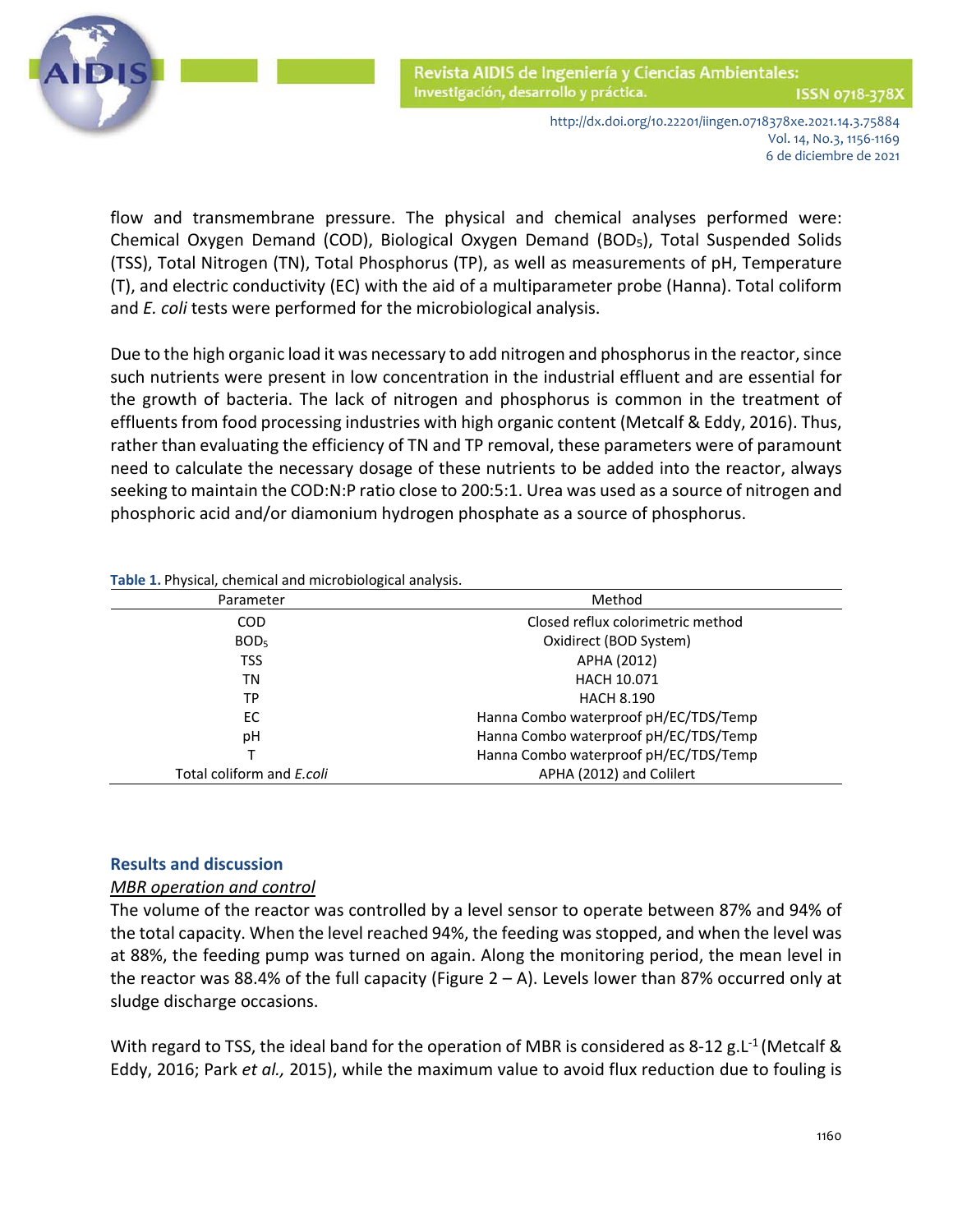

18 g.L<sup>-1</sup> (Metcalf & Eddy, 2016). In this study the MBR was operated with TSS between 12 and 18  $g.L<sup>-1</sup>$ , as shown in Figure 2 (B). Sludge discharge actions were used to keep the TSS concentration under this mentioned range.



**Figure 2.** Level variation in the reactor (A) and TSS in the mixed liquor (B) along the monitoring period of the MBR.

The level in the reactor and the transmembrane pressure were used for permeability calculation. When reactor level was lower than 94%, an additional volume of 2.17% was used for the correction of the transmembrane pressure due to the liquor volume that was not occupying the reactor.

Figure 3 (A) shows that membranes' permeability decreased about 50% from the beginning to the end of the monitoring period, indicating the need for cleaning. Viero (2006) reports that the reduction on the effective filtration area, and consequently membrane permeability, is related to flux reduction, due to membrane fouling. Figure 3 (B) shows the initial flux of the membranes, between 13 and 15 L.m<sup>-2</sup>.h<sup>-1</sup>, where intermittent cycles of suction and relaxation were alternated (suction: 10 min.; relaxation: 2 min).

Temperature in the mixed liquor are presented in Figure 4 (A), where the values varied inside the ideal range of 25-35 ºC (Jordão e Pessoa, 2011) for aerobic treatment processes. The mean temperature in the mixed liquor suspended solids (MLSS) was 29.7ºC. Temperture is an important parameter in MBR performance, since it governs microbial metabolism (Park *et al.,* 2015).

Mean value for DO in the MLSS was 3.4 mg.  $L^{-1}$ , which is above the minimum recommended value (Metcalf & Eddy, 2016; Moore *et al.*, 2016) of 2.0 mg.L-1. Low values of DO initially recorded are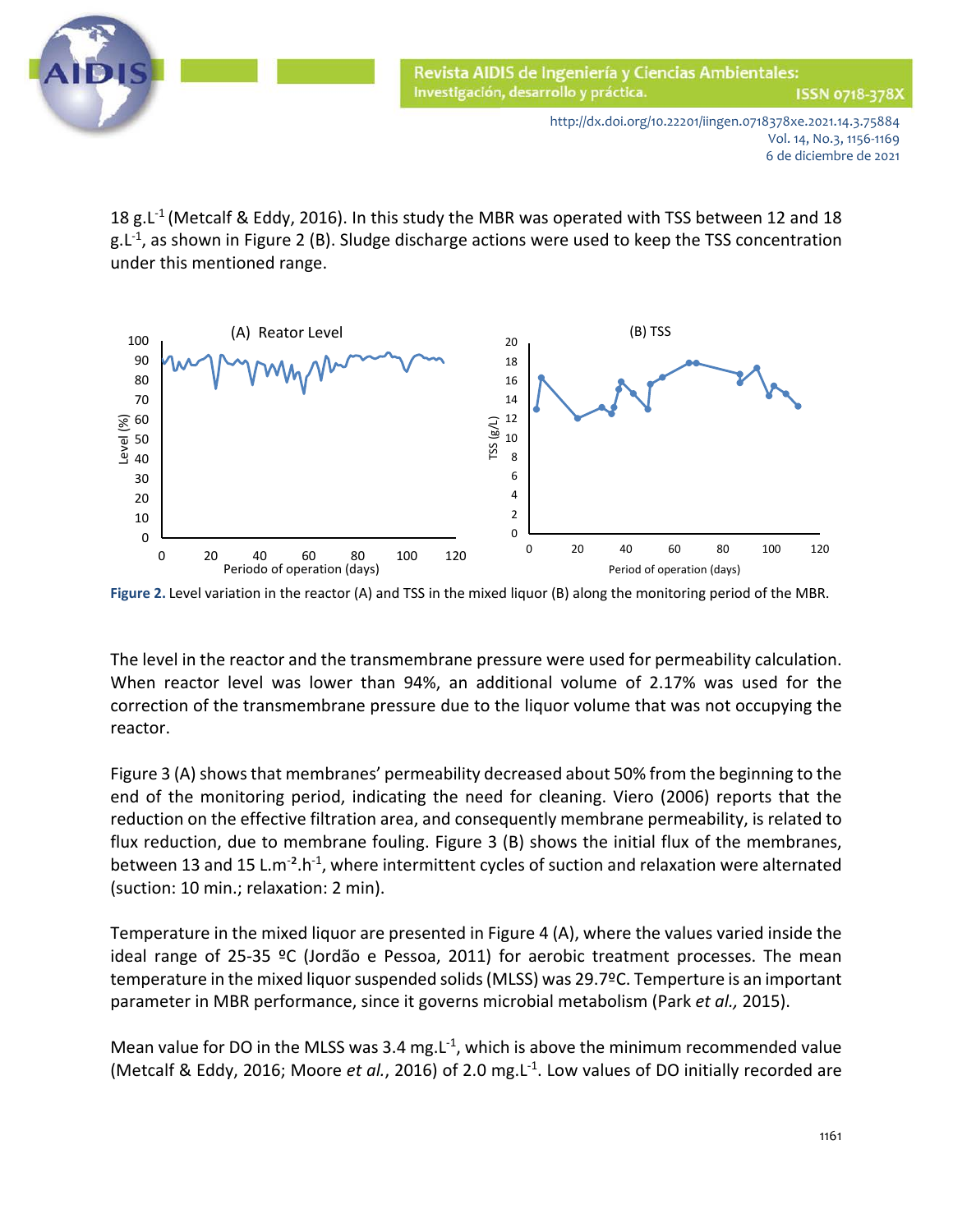

 due to the reduced active biomass in the MLSS, since the reactor was inoculated with sludge 15 days before the monitoring began. Figure 4 (B) shows DO concentration in the MLSS. Aeration was always turned on when DO was as low as 2.0 mg.L<sup>-1</sup>.



**Figure 3.** Membrane permeability (A) and operational strategy (B) along MBR monitoring period.



**Figure 4.** Temperature (A) and dissolved oxygen (B) in the MLSS along the MBR monitoring period.

Mean values of pH, temperature (T) and electric conductivity (EC) recorded for the three monitoring points (MP) are shown in Table 2. Initially, the values were recorded at different times along the day, and because there were no accentuated variations, the mean values were calculated for each day.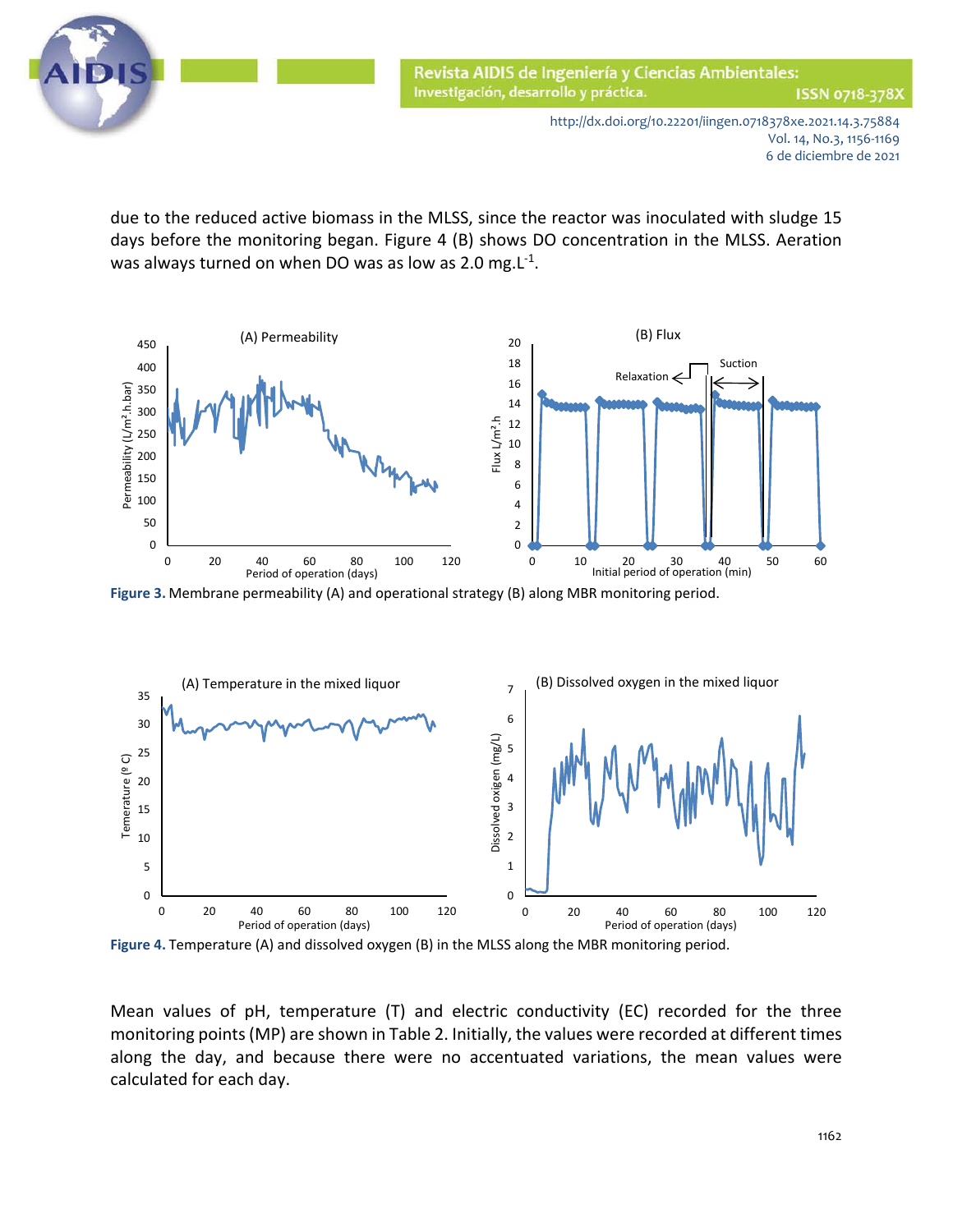

http://dx.doi.org/10.22201/iingen.0718378xe.2021.14.3.75884 Vol. 14, No.3, 1156-1169 6 de diciembre de 2021

| Table 2. Characterization of the industrial wastewater (MP1), eletroflotation effluent (MP2) and permeate (MP3). |      |                         |          |            |                                |          |                                |                |          |     |  |  |
|------------------------------------------------------------------------------------------------------------------|------|-------------------------|----------|------------|--------------------------------|----------|--------------------------------|----------------|----------|-----|--|--|
|                                                                                                                  |      | MP1 (wastewater, inlet) |          |            | MP2 (eletroflotation effluent) |          |                                | MP3 (permeate) |          |     |  |  |
|                                                                                                                  |      |                         | pH T(°C) | EC (mS/cm) |                                | pH T(°C) | EC(mS/cm) $pH T("C) EC(mS/cm)$ |                |          |     |  |  |
|                                                                                                                  | Mean | 4.5                     | 32.0     | 19         | 49                             | 32.5     | 2.1                            |                | 7.9 33.1 | 2.2 |  |  |

There was an increase on mean pH values from the industrial wastewater (4.5) to the permeate (7.9). Low pH values in the industrial wastewater are due to the type of fruits processed and to the acids used in the machinery cleaning operations. Moore (2015) also reported similar results, when pH rose from 4.9 in the influent wastewater to 8.0 in the MBR permeate, where it was attributed to denitrification process.

According to Brazilian legislation (CONAMA Resolution 430/2011), effluents of any source can be discharged in water bodies only if, among other conditions, pH is between 5 and 9 (Brasil, 2011). The mean pH values in the permeated complies with this discharge requirement and also with the recommendation of effluent quality for reuse according to NBR 13.969/1997 (ABNT, 1997) and COEMA Resolution 2/2017 (Ceará, 2017).

It can be noticed that EC did not varied significantly along the treatment phases (MP1, MP2 and MP3). According to Metcalf & Eddy (2016), EC is very important for effluent reuse considerations, since it is strongly related with salinity. Increased salinity can have a significant impact in terms of biokinetic as well as fouling behaviour in the MBR (Di Bella *et al*., 2013). In this study, EC complied with the standards recommended for reuse (maximum 3 mS/cm) according to COEMA Resolution Nº 2/2017 (Ceará, 2017).

# *MBR performance*

Figure 5 (A) shows COD in the monitoring points 1, 2 and 3, where mean values were 6,837, 6,019 e 196 mgO<sub>2</sub>.L<sup>-1</sup>, respectively. Average overall COD removal efficiency (from MP1 to MP3) was about 97.1%. Moore (2015) also reported similar results when studying the performance of an MBR (bench scale) on the treatment of fruit (and other vegetables) industries: 97.0% COD removal. Fraga *et al.* (2017) found COD removal efficiency of 94.1% when studying an MBR treating dairy industry wastewater. Belli (2015), when studying an MBR treating sanitary wastewater, also reported COD removal efficiency of 97.0%. Therefore, the removal efficiency herein found is in accordance with literature results.

Figure 6 (A) shows BOD<sub>5</sub> in the three monitoring points (MP1, MP2 and MP3), where mean values were 3,730, 3,238 and 42 mgO<sub>2</sub>.L<sup>-1</sup>, respectively. Average overall BOD<sub>5</sub> removal efficiency (from MP1 to MP3) was 98.7%, higher than the requested value of up to 60% as recommended by CONAMA Resolution 430 (Brasil, 2011). Thus, the removal efficiency for BOD5 herein found is in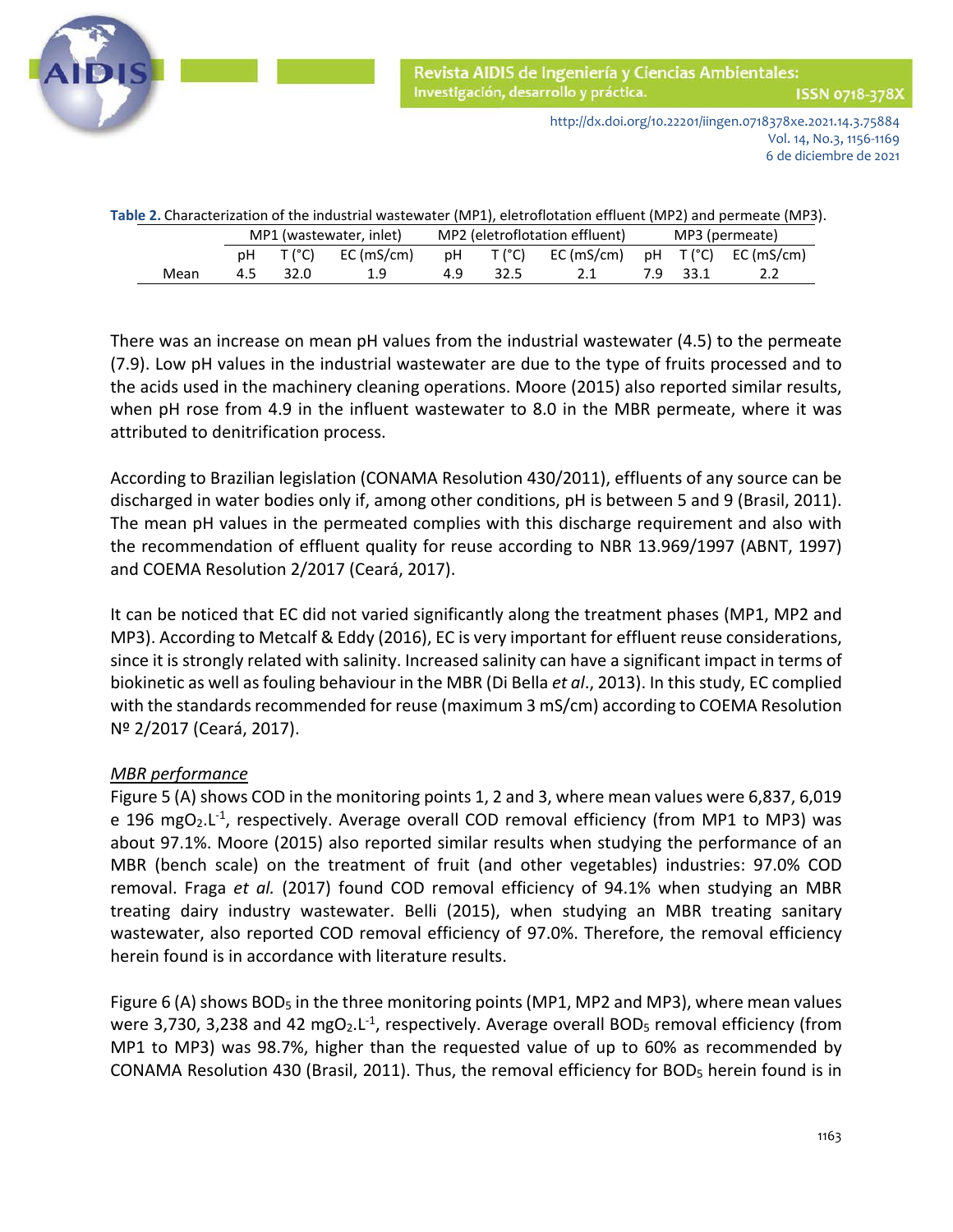

accordance with literature results, where Moore (2015) reached 99.9% BOD<sub>5</sub> removal in an MBR treating a fruit processing industry wastewater, and Fraga et al. (2017) found BOD<sub>5</sub> removal efficiency of 98.1% when studying an MBR treating dairy industry effluent.

High efficiency for both COD and BOD<sub>5</sub> were kept even for high organic loads, showing good capacity of the MBR to resist to such picks.



**Figure 5.** COD concentration in the three monitoring points (A) and removal efficiencies (B).



Figure 6. BOD<sub>5</sub> concentration in the three monitoring points (A) and removal efficiencies (B).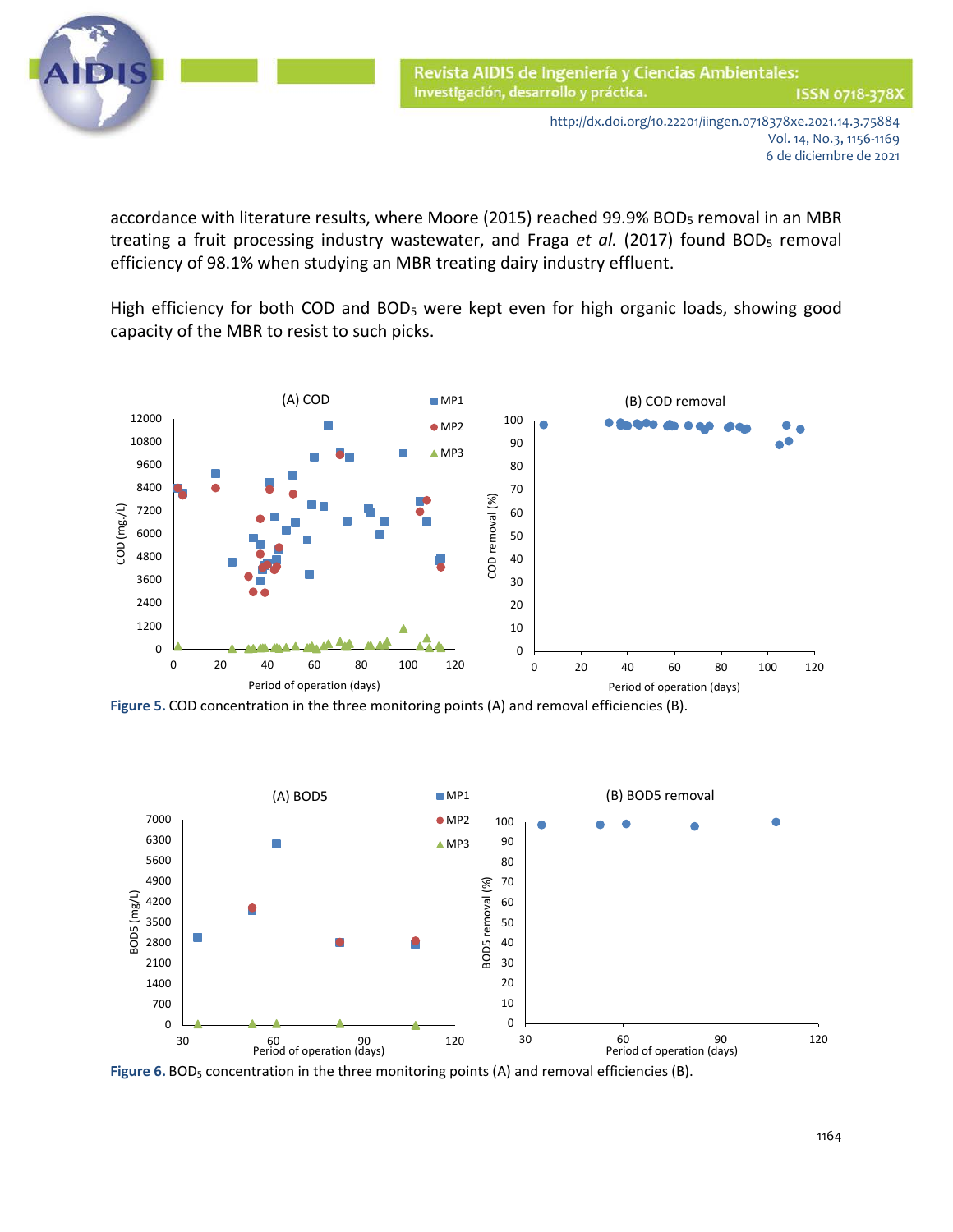

ISSN 0718-378X

http://dx.doi.org/10.22201/iingen.0718378xe.2021.14.3.75884 Vol. 14, No.3, 1156-1169 6 de diciembre de 2021

 Figure 7 (A) shows total nitrogen (TN) concentration in the three monitoring points, where mean values were 39.9 and 4.4 mg.  $L<sup>-1</sup>$  for MP1 and MP3, respectively. Figure 7 (B) shows removal efficiency for TN in the MBR system. Average overall TN removal efficiency (from MP1 to MP3) was 95.7%. Fraga et al. (2017) also found TN removal efficiency (93.1%) similar to the present study.

Figure 8 (A) shows total phosphorus (TP) concentration in the three monitoring points, where mean values were 13.5 and 8.5 mg.  $L^{-1}$  for MPs 1 and 3, respectively. Figure 7 (B) shows removal efficiency for TP in the MBR system. The mean global removal efficiency for TP was 53.5%. It must be stated that the removal efficiency for TN and TP is even higher than 95.7% and 53.5%, respectively, since nitrogen (as urea) and phosphorus (as phosphoric acid) were added in the MLSS as nutrient source for bacterial growth.

Moore (2015) reported TP removal efficiency of 60% when studying a MBR applied to the treatment of fruit (and other vegetables) industries, which is higher than the result herein found.

With regard to microbiological content, both total coliform and *E.coli* were absent in both monitoring points (MP1 and MP3). This confirms that sanitary wastewater is not connected to the industrial wastewater stream. Subtil *et al*. (2013), when studding an MBR treating sanitary wastewater found that microbiological content, in terms of total coliform and *E.coli* was compatible with unrestricted urban reuse of the treated wastewater. Therefore, whether these bacteria were present in the industrial wastewater, they are expected to be efficiently removed by the ultrafiltration membranes.



**Figure 7.** TN concentration in the three monitoring points (A) and removal efficiencies (B).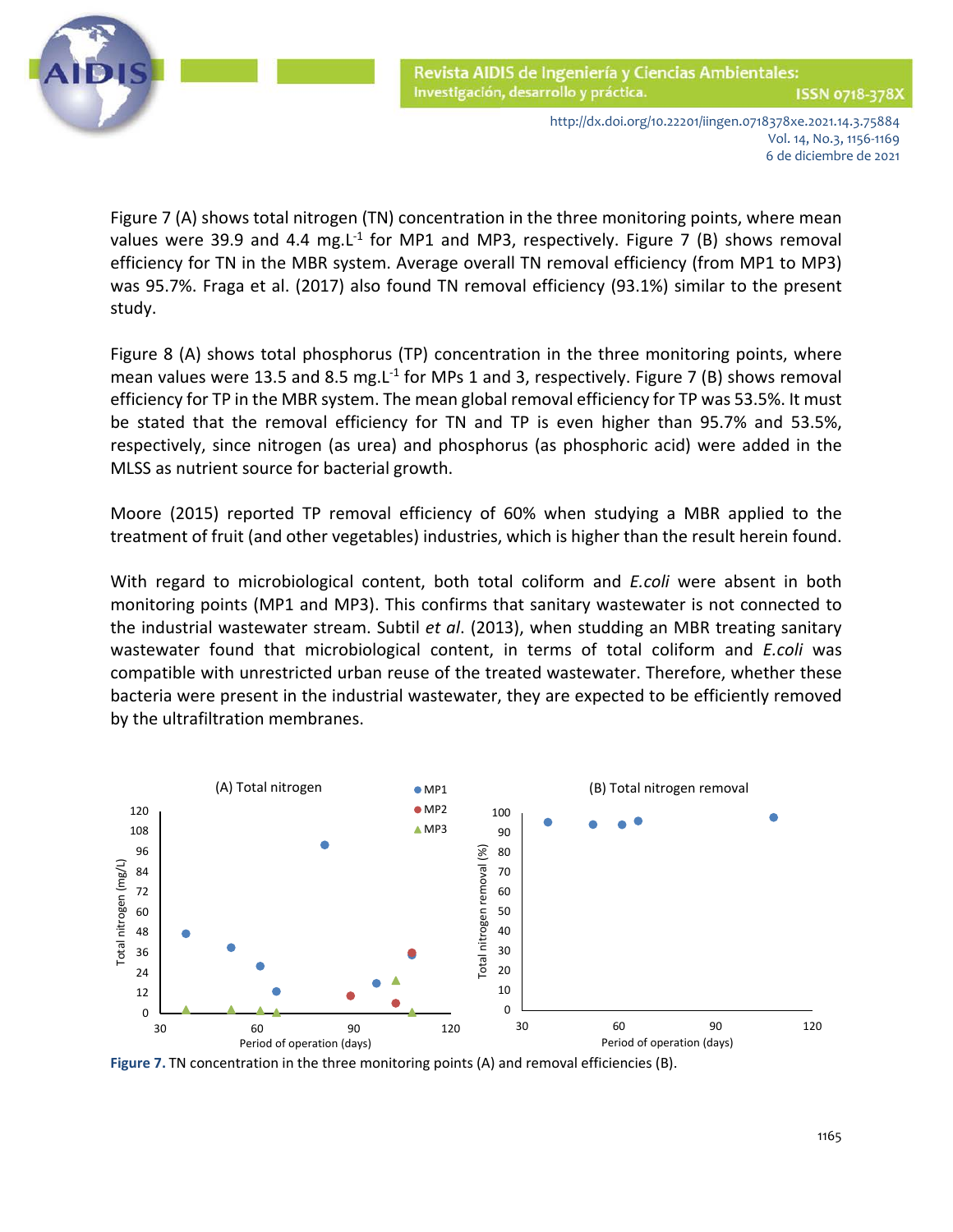

ISSN 0718-378X

http://dx.doi.org/10.22201/iingen.0718378xe.2021.14.3.75884 Vol. 14, No.3, 1156-1169 6 de diciembre de 2021



**Figure 8.** TP concentration in the three monitored points (A) and removal efficiencies (B).

## *Effluent reuse according to Brazilian standards*

Permeate quality attended the recommendation of NBR 13.969 (ABNT, 1997) for reuse in class I (car washing), class II (floor washing, garden watering and ornamental purposes), class III (toilet flushing) and class IV (irrigation of fruit tree, cereals and forage crops) and COEMA Resolution 2/2017 (Ceará, 2017) for all reuse categories (urban reuse, agriculture and forest reuse, environment reuse, industry reuse, aquaculture reuse). Because permeate was absent from both total coliform and *E.coli*, it can be reuse for unrestricted irrigation according to World Health Organization (WHO, 2006). Therefore, permeate produced in the MBR herein reported, can be reuse in a variety of usages, including some in the industry where it was located.

#### **Conclusions**

MBR showed to be very efficient on the removal of COD, BOD<sub>5</sub>, total nitrogen and total phosphorus from a fruit processing industry wastewater. Removal efficiencies for BOD5 attended Brazilian legislation for effluent discharge. MBR also showed good resilience, since high efficiencies were maintained regardless the high organic loads.

Permeate quality was found to be in accordance with Brazilian reuse standards recommended in NBR 13.969 (ABNT, 1997) and COEMA Resolution 2 (Ceará, 2017) for a variety of uses, such as: car washing, floor washing, garden watering, ornamental purposes, environmental restoration, toilet flushing, irrigation of fruit tree, cereals and forage crops, aquaculture and industrial uses.

Application of MBR technology can therefore contribute to water saving in the industry herein reported, since the final effluent is suitable for reuse in several common activities in the industrial sector.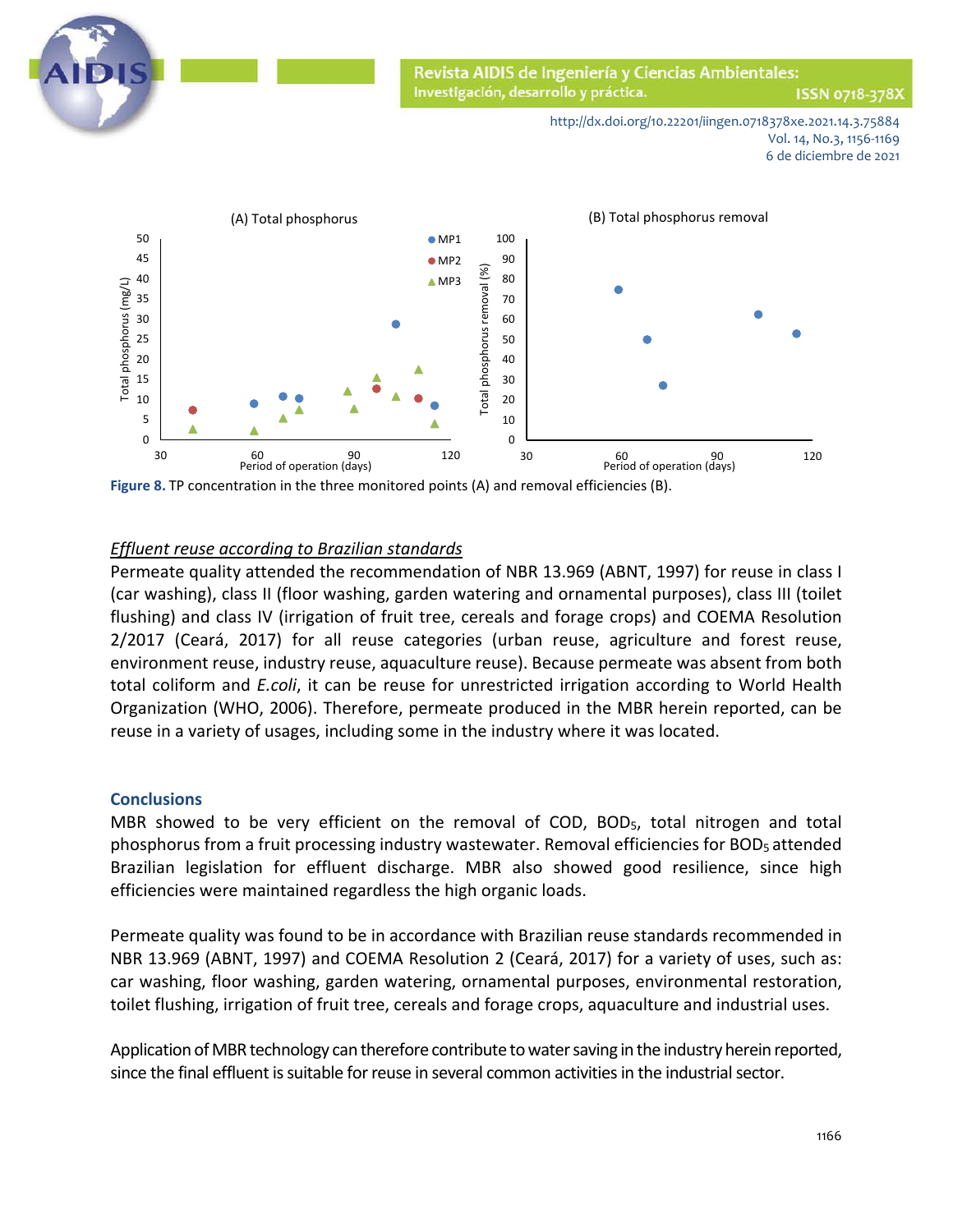

#### **Acknowledgments**

*This article is part of a master dissertation presented at the Postgraduate Program of Civil and Environmental Engineering of Federal University of Paraíba (Brazil) – PPGECAM/UFPB.* 

*Acknowledgments are also due to CNPq (scholarship), FINEP and BMBF for research funding (BRAMAR Project). We also acknowledge the Brazilian National Council for Scientific and Technological Development - CNPq (through funding process 423869/2016-7 - Project Universal) for finantial support.*

#### **References**

- APHA, American Public Health Association (2012) *Standard Methods for the Examination of Water and Wastewater.* 22. ed. Washington D C.
- Andrade, L. H., Motta, G. E., Amaral, M. C. S. (2013) Treatment of dairy wastewater with a membrane bioreactor. *Brazilian Journal of Chemical Engineering* **30** (4), 759–770. [https://doi.org/10.1590/S0104-](https://doi.org/10.1590/S0104-66322013000400008) [66322013000400008](https://doi.org/10.1590/S0104-66322013000400008)
- Associação Brasileira de Normas Técnicas. *NBR 13969***.** Tanques sépticos Unidades de tratamento complementar e disposição final dos efluentes líquidos - Projeto, construção e operação. Rio de Janeiro, 1997. 60 pp.
- Baker, R. W. (2012) *Membrane Technology and applications*. 3ª ed. John Wiley & Sons LTDA. 575 pp.
- Belli, T. J., Bernardelli, J. K. B., Da Costa, R. E., Bassin, J. P., Amaral M. C. S., Lapolli, F. R. (2017) Effect of solids retention time on nitrogen and phosphorus removal from municipal wastewater in a sequencing batch membrane bioreactor, *Environmental Technology*, **38**(7), 806-815. <https://doi.org/10.1080/09593330.2016.1212934>
- Belli, T. J. (2015) *Biorreator à membrana em batelada sequencial para a remoção de nutrientes de esgoto sanitário: desempenho do tratamento, colmatação das membranas e estratégias de otimização*. Tese (Doutorado em Engenharia Ambiental) – Universidade Federal de Santa Catarina, Florianópolis. 275 pp
- Belli, T. J., Amaral, P. A. P., Recio, M. A. L., Vidal. C. M. S., Lapolli, F. R. (2012) Biorreator à membrana em batelada sequencial aplicado ao tratamento de esgoto visando à remoção de nutrientes. *Engenharia Sanitária e Ambiental*, **17**, 143-154. http://dx.doi.org/10.1590/S1413-41522012000200003
- Brasil, Ministério do Meio Ambiente. *Conselho Nacional do Meio Ambiente - CONAMA***.** Resolução Nº 430 de 13/05/2011 (Federal) - Dispõe sobre as condições e padrões de lança mento de efluentes, complementa e altera a Resolução Nº 357, de 17 de março de 2005, do Conselho Nacional do Meio Ambiente - CONAMA. 2011. Disponível em[: http://www.mma.gov.br/port/conama/res/res11/res43011.pdf](http://www.mma.gov.br/port/conama/res/res11/res43011.pdf)
- Casani, S., Rouhany, M., Knøchel, S. (2005) A discussion paper on challenges and limitations to water reuse and hygiene in the food industry. *Water Research,* **39**(6), 1134–1146*.* https://doi:10.1016/j.watres.2004.12.015
- Ceará. *Conselho Estadual de Meio Ambiente*. resolução Coema Nº 02, de 02 de fevereiro de 2017. Dispõe sobre padrões e condições para lançamento de efluentes líquidos gerados por fontes poluidoras, revoga as Portarias SEMACE nº 154, de 22 de julho de 2002 e nº 111, de 05 de abril de 2011, e altera a Portaria SEMACE nº 151, de 25 de novembro de 2002. Disponível em: [https://www.semace.ce.gov.br/wp](https://www.semace.ce.gov.br/wp-content/uploads/sites/46/2019/09/COEMA-02-2017.pdf)[content/uploads/sites/46/2019/09/COEMA-02-2017.pdf](https://www.semace.ce.gov.br/wp-content/uploads/sites/46/2019/09/COEMA-02-2017.pdf)
- Da Costa, R. E., Lobo-Recio, M. A., Battistelli, A. A. Comparative study on treatment performance, membrane fouling, and microbial community profile between conventional and hybrid sequencing batch membrane bioreactors for municipal wastewater treatment. *Environ Sci Pollut Res*, **25**, 32767–32782. https://doi.org/10.1007/s11356-018-3248-8.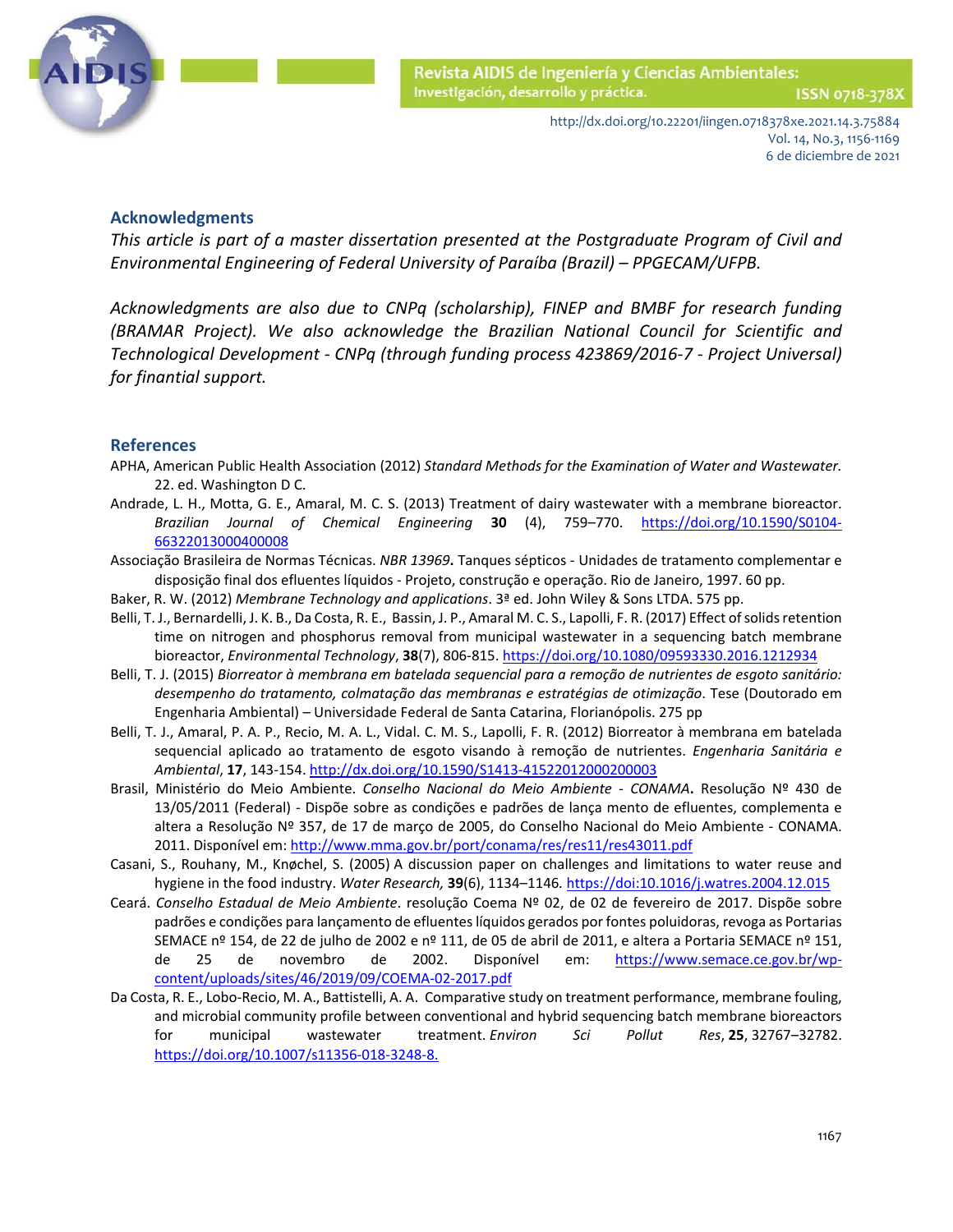

ISSN 0718-378X

http://dx.doi.org/10.22201/iingen.0718378xe.2021.14.3.75884 Vol. 14, No.3, 1156-1169 6 de diciembre de 2021

- Deowan, S. A., Galiano, F., Hoinkis, J., Johnson, D., Altinkaya, S. A., Gabriele, B., Hilal, N., Drioli, E., Figoli, A. (2016) Novel low-fouling membrane bioreactor (MBR) for industrial wastewater treatment, *Journal of Membrane Science.* **510,** 524–532. https://doi.org[/10.1016/j.memsci.2016.03.002](https://doi.org/10.1016/j.memsci.2016.03.002)
- [Di Bella,](https://www.sciencedirect.com/science/article/abs/pii/S0960852413012546#!) G., [Di Trapani, D., Torregrossa, M., Viviani, G.](https://www.sciencedirect.com/science/article/abs/pii/S0960852413012546#!) Performance of a MBR pilot plant treating high strength wastewater subject to salinity increase: Analysis of biomass activity and fouling behaviour, *[Bioresource](https://www.sciencedirect.com/science/journal/09608524)  [Technology,](https://www.sciencedirect.com/science/journal/09608524)* **[147](https://www.sciencedirect.com/science/journal/09608524/147/supp/C)**, 614-618, 2013.
- Fraga, F. A., Garcia, H. A., Hooijmans, C. M., Miguez, D., Brdjanovic, D. (2017) Evaluation of a membrane bioreactor on dairy wastewater treatment and reuse in Uruguay. *International Biodeterioration & Biodegradation,* **119**, 552-564. <https://doi.org/10.1016/j.ibiod.2016.11.025>
- Grull, D. (2013) Remediação e readequação de sistemas aquáticos superficiais contaminados. IN: Calijuri, M. C., Cunha, D. G. F. (Org.) *Engenharia Ambiental: Conceitos, Tecnologia e Gestão*. 1ª ed. São Paulo, Elsevier. p. 620- 641.
- Hao, L. (2014) *Effects of Nutrients Conditions and Solids Retention Time (SRT) on Performance and Membrane Fouling of Aerobic Membrane Bioreactors (MBRs)* Dissertação (Mestrado em Engenharia) **-** Lakehead University, Ontário. 122 pp.
- Jordão, E. P.; Pessoa, C. A. *Tratamento de esgotos domésticos*, 6ª. Edição, Rio de Janeiro: ABES, 2011. 994 pp.
- Judd, S. (2016) The status of industrial and municipal effluent treatment with membrane bioreactor technology, *Chemical Engineering Journal*, **305**, 1 December 2016, 37-45.<https://doi.org/10.1016/j.cej.2015.08.141>
- Judd, S. (2006) *The MBR Book: Principles and Applications of Membrane Bioreactors in Water and Wastewater Treatment*. 1º ed – Elsevier Ltd, Oxford, UK. 325 pp.
- Khouni, I., Louhichi, G., Ghrabi, A. (2020) Assessing the performances of an aerobic membrane bioreactor for textile wastewater treatment: Influence of dye mass loading rate and biomass concentration. *Process Safety and Environmental Protection,* **135**(March 2020), 364-382[. https://doi.org/10.1016/j.psep.2020.01.011](https://doi.org/10.1016/j.psep.2020.01.011)
- Martí-Calatayud, M.C., Heßler, R., Schneider, S., Bohner, C., Yüce, S., Wessling, M., de Sena, R.F., Athayde Júnior, G.B. (2020) Transients of micropollutant removal from high-strength wastewaters in PAC assisted MBR and MBR coupled with high-retention membranes. *Separation and Purification Technology* **246**(September 2020), 116863. https://doi.org/10.1016/j.seppur.2020.116863
- Metcalf, L.; Eddy, H. P. *Tratamento de Efluente e Recuperação de Recursos*. Tradução de Hespanhol, I.; Mierzwa, J. C. - 5. ed. Porto Alegre: AMGH, 2016. 1980pp.
- Moore, A. W., Zytner, R. G., Chang, S. (2016) Potential Water Reuse for High Strength Fruit and Vegetable Processor Wastewater with an MBR. *Water Environment Research,* **88***(9), 852–870.*  <https://doi.org/10.2175/106143016X14609975747649>
- Moore, A. (2015) Potential of water reuse for high strength fruit and vegetable processor wastewater by Membrane Bioreactor (MBR*)* Master of Applied Science in Engineering. The University of Guelph. Ontario. 240pp.
- Mundi, G., Zytner, R. G., Warriner, K. (2017) FRUIT AND VEGETABLE WASH-WATER CHARACTERIZATION, TREATMENT FEASIBILITY STUDY AND DECISION MATRICES. *Canadian Journal of Civil Engineering,* **44**(11), 971–983. <https://doi.org/10.1139/cjce-2017-0214>
- Park, Hee-Deung; Chang, In-Soung; Lee, Kwang-Jin. (2015) Principles of Membrane Bioreactors for Wastewater Treatment. Boca Raton, Flórida: *Taylor & Francis Group*, LLC, 2015. 436 pp.
- Pirsaheb M., Mohammad H. D. A. F., Zinadini S., Zinatizadeh A. A., Rahimi M., Vatanpour V. (2019) Fabrication of high-performance antibiofouling ultrafiltration membranes with potential application in membrane bioreactors (MBRs) comprising polyethersulfone (PES) and polycitrate-Alumoxane (PC-A), *Sep. Purif. Technol.*, **211**, 618-627. <https://doi.org/10.1016/j.seppur.2018.10.041>
- Qiblawey, H., Judd, S. (2019) Industrial effluent treatment with immersed MBRs: treatability and cost. **Water Sci Technol** 15 August 2019; **80**(4): 762–772. <https://doi.org/10.2166/wst.2019.318>
- Santos, A., Ma, W., Judd, S. (2011) Membrane bioreactors: Two decades of research and implementation, *Desalination,* **273**(1), 1 June 2011, 148-154[. https://doi.org/10.1016/j.desal.2010.07.063](https://doi.org/10.1016/j.desal.2010.07.063)